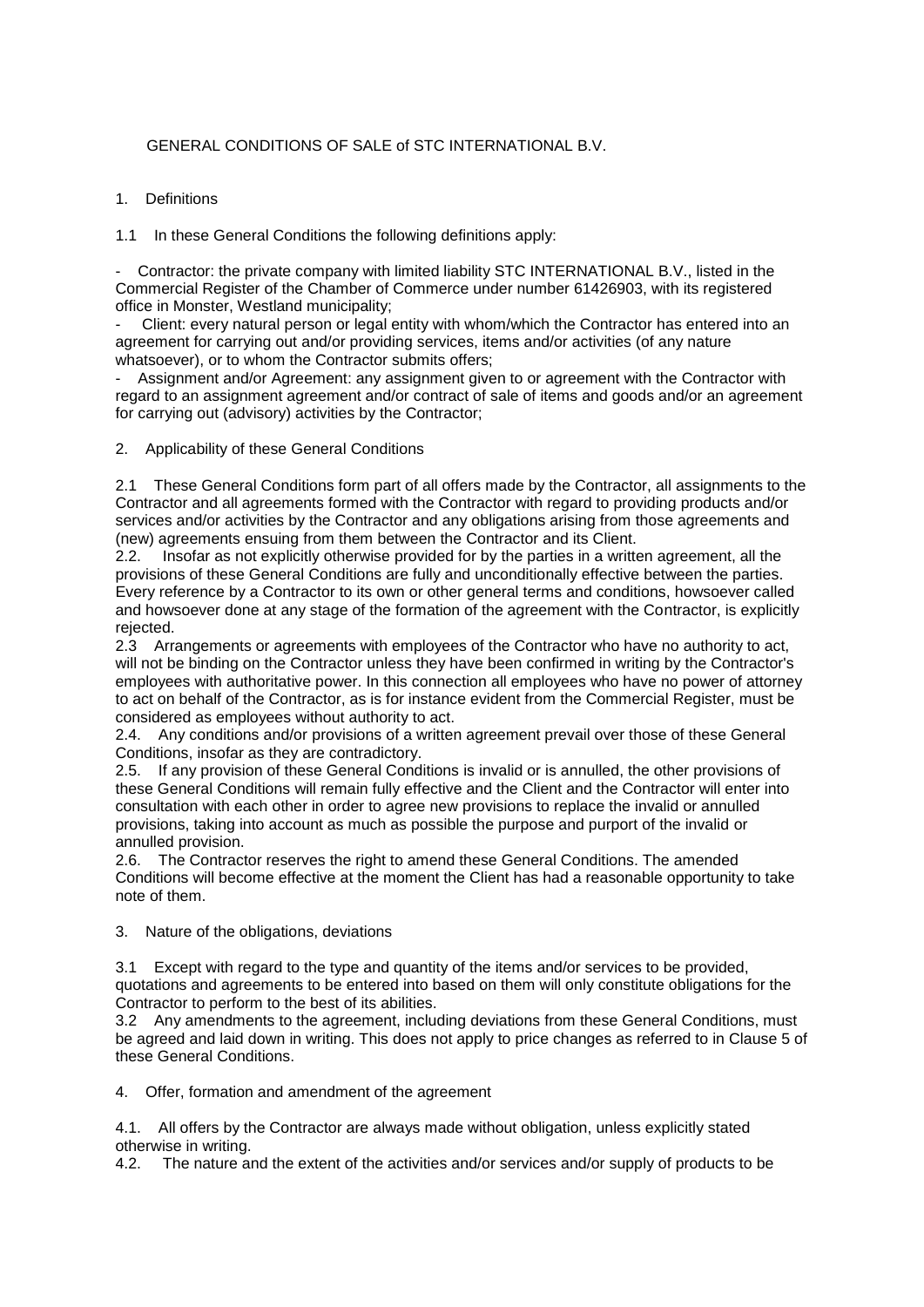provided by the Contractor must be described in the quotation.

4.3. A withdrawal of an offer by the Contractor within a time limit set by the Contractor remains possible, even when the offer has not been made without obligation.

4.4. An agreement between the Contractor and the Client is formed at the moment that the Contractor confirms the acceptance of an assignment or order of the Client in writing; the extent and contents of the agreement is as this ensues from the written confirmation by the Contractor.

4.5. Quotations by the Contractor form the agreement in the absence of a further written agreement and in that case then form the only valid document of the agreement. Agreements are also considered to have been formed if and as soon as the Contractor commenced with its activities. 4.6. Subject to the explicit written consent of the Contractor, the Client is not entitled to revoke an assignment already given to provide products and/or services and/or activities. In the event that the Contractor agrees to revoke an assignment already given to provide products and/or services and/or activities, the Contractor remains entitled to any down payment already made.

4.7. The Contractor is not obliged to honour an agreement at a quoted price which is clearly based on a printing and/or writing error.

### 5. Prices and price increase

5.1 The prices quoted by the Contractor are expressed in Dutch currency excluding value added tax, packing, packaging material, forwarding and transport costs, shipping documents, inspections, insurance and any surcharges imposed by the authorities, howsoever called. Insofar as discounts are agreed explicitly in writing, they only apply to the net price.

5.2. The Contractor reserves the right to change the agreed prices if during the performance of the agreement the costs increase due to an increase in the import duties, turnover tax, legally prescribed or allowed wages payable, or due to other government measures, all this at the discretion of the Contractor.

### 6. Obligations of the Client

6.1. The products to be supplied, the provisions to be made, the activities to be carried out and the tasks to be organised by the Contractor are only as laid down in the agreement.

6.2. The Client ensures that the Contractor shall in each case have at its disposal within due time the information, details and approvals required for the agreement.

## 7. Delivery and delivery time

7.1 All deliveries by the Contractor will be invoiced, except when they form part of the agreed price and are therefore included in the price, all this without prejudice to the fee payable for transport.

7.2 Delivery periods are only given as approximates and therefore never constitute deadlines. The Contractor will never owe damages due to losses caused by exceeding the delivery period and neither will this entitle the Client to dissolve the agreement.

7.3 The Contractor is allowed to part-deliver the items sold unless a part-delivery has no independent value. If the items are delivered in parts, the Contractor will also be entitled to invoice each part separately, without prejudice to the fee payable for transport.

7.4 When the items to be delivered are sent at the request of a Client, the Client will bear the risk of the dispatch. At the explicit written request of a Client the Contractor shall insure the dispatch at the expense of the Client in a usual way.

7.5 A Client guarantees that the Contractor has free access to the location where the agreed items must be delivered. If the Contractor cannot adequately access the delivery location, the Client must compensate the Contractor for the losses arising from this. The losses consist in any event of the costs incurred in vain by the Contractor as well as lost profits.

7.6 The Client is obliged to take receipt of the items purchased at the moment at which they are delivered to him or at the moment at which they are made available to him according to the agreement. Notwithstanding the provisions in Clause 7.4, all items to be delivered by the Contractor will be at the risk of the Client from the moment that they are made available to the Client.

7.7 If transport by a third party takes place, the Client shall indemnify the Contractor for any claims by the carrier on the Contractor arising from and/or associated with the agreement between the Contractor and the Client.

7.8 If the Client refuses to take receipt of the items or fails to give information or instructions necessary for the delivery, the items can be stored by the Contractor at the expense and risk of the Client, without prejudice to the Client's obligation to pay the agreed price.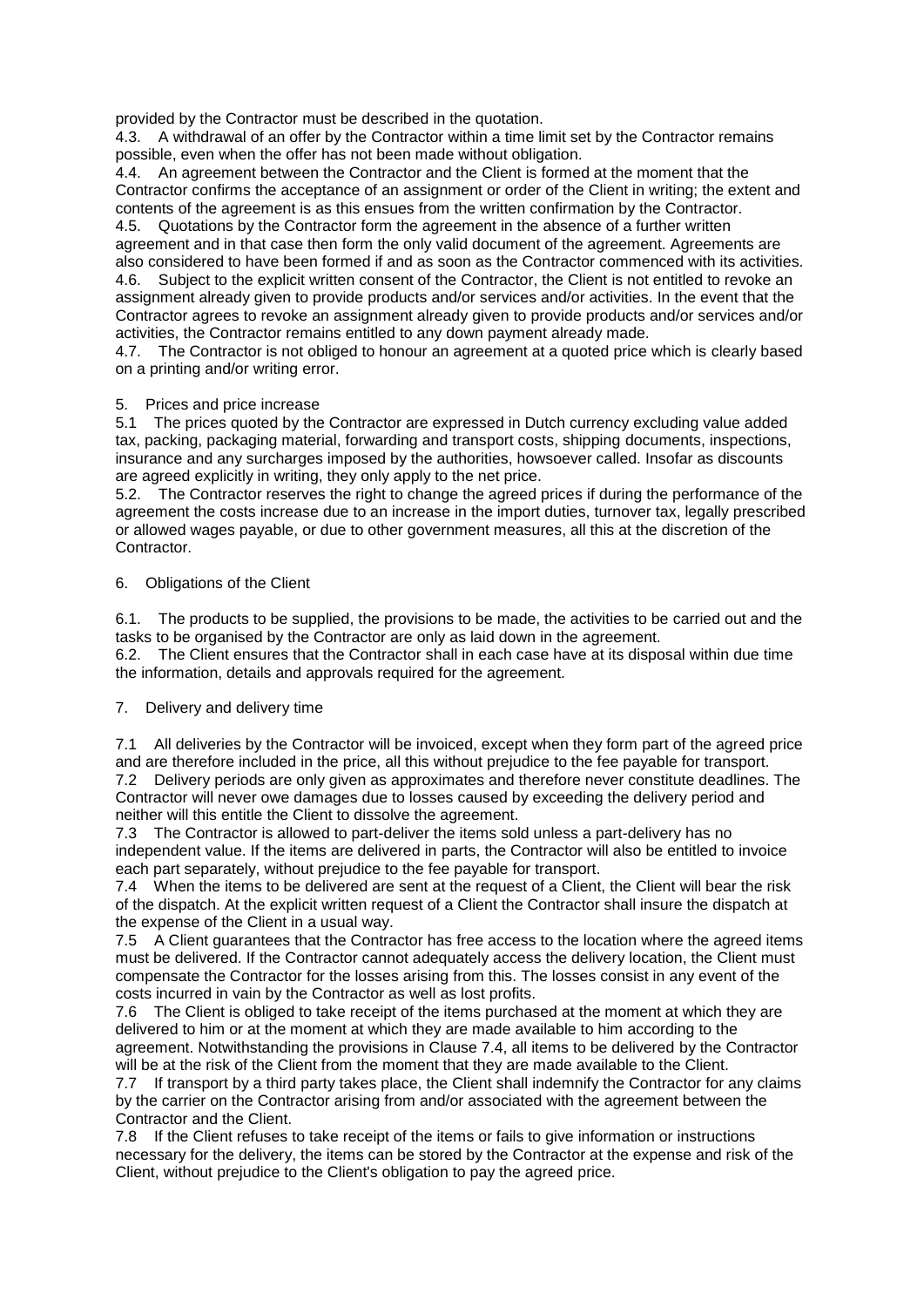7.9 The contractor strives to ensure that its product, transport and storage suppliers are GFSI certified. The suppliers are assessed annually. However, the GFSI chain of suppliers is not always 100% continuous. Products at least meet European legislation for food safety. In association with the suppliers, we ensure customer-specific requirements are met, over and above the statutory minimum. This safeguards food safety from producer to end customer. The customer agrees to this when agreeing to the General Terms and Conditions of Sale of the contractor.

8. Risk transfer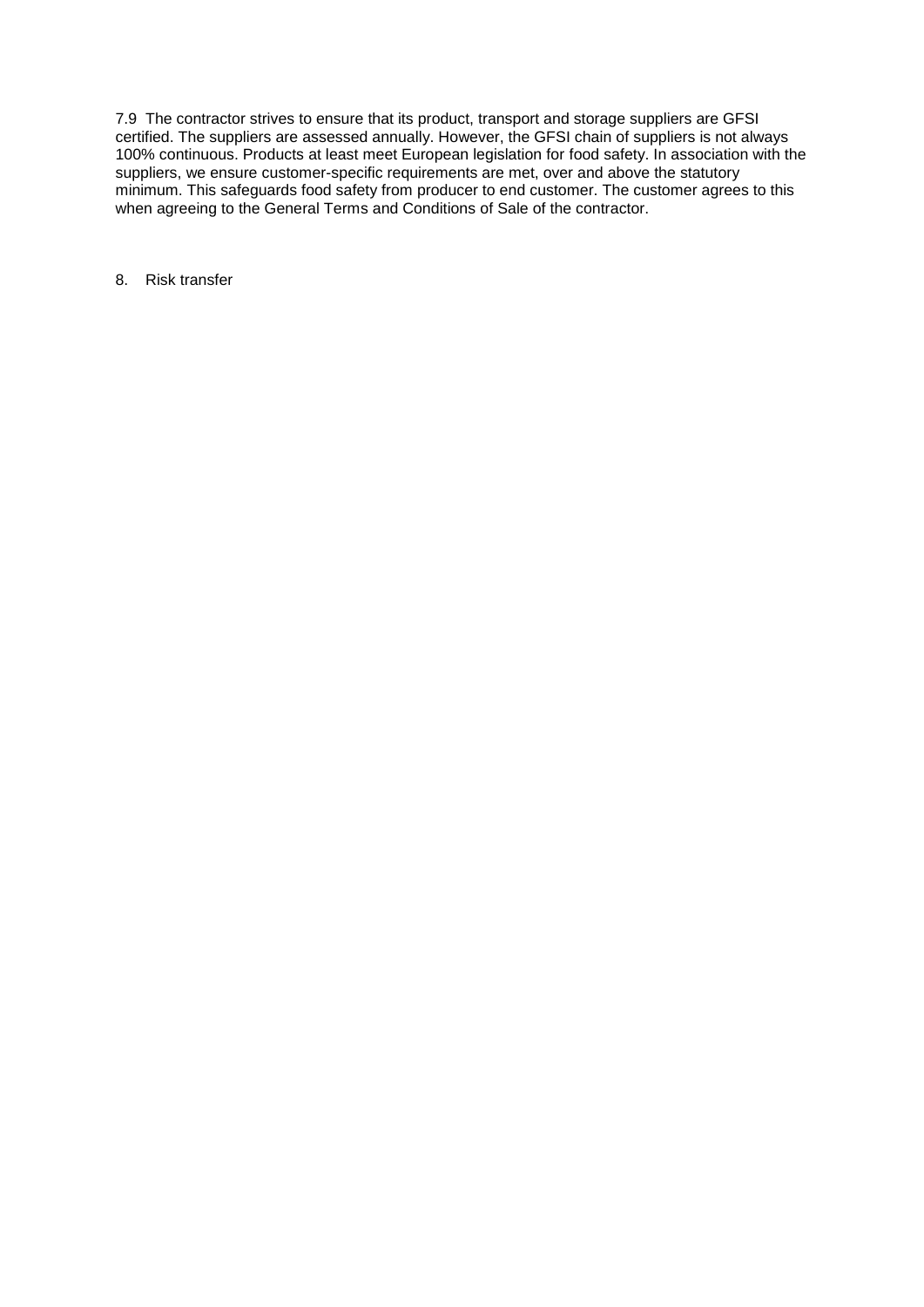8.1. Delivery takes place ex-works, business location of the Contractor. The Client is obliged to take receipt of the items he purchased at the agreed location and time. The risk of the item transfers at the moment that the Contractor makes it available to the Client.

8.2. If the Client does not take receipt of the items on the day that the items are offered to him, the Contractor will be entitled to store, sell or destroy the items at the expense and risk of the Client, all this at the discretion of the Contractor, whereby the costs of transport, storage, sale or destruction of the items will be at the expense of the Client.

8.3. If the items are stored for the Client by or on behalf of the Contractor at the Contractor or at a third party, the delivery takes place the moment the items are stored.

8.4. Regardless of the provisions in paragraph 1 of this Clause, the Client and the Contractor may agree that the Contractor takes care of the transport. The risk of storage, loading, transport and unloading will in that case rest on the Client. The Client can take out insurance against these risks.

### 9. Packaging materials

9.1. Any packaging materials provided by or on behalf of the Contractor including pallets, crates and boxes for which deposit money has been charged, will be taken in return at the invoice price applicable at the time they are returned, possibly increased by a fixed fee according to the arrangement applicable to that. The packaging materials to be returned should be given back clean, empty and in a good condition so as to be suitable for fresh fruit and vegetables.

9.2. When packaging materials are returned via the Contractor's own means of transport, the packaging materials must be sorted ready for transport.

9.3. Any packaging materials not delivered through the Contractor will only be taken back insofar as the Contractor has the respective products in its own range.

### 10. Payment, interest and collection costs

10.1 Unless otherwise agreed in writing, payment must take place immediately but at the latest within 14 days of the invoice date, by transfer of the due amount to a bank or giro account number indicated by the Contractor on the invoice or made known in another way. The Contractor will always be entitled to demand payment before the Contractor proceeds to deliver the items purchased to the Client.

10.2. All costs of the payment traffic are at the expense of the Client, also to the extent that a bank charges the Contractor for them and also if they relate to international payment traffic.

10.3 After the payment period meant in the previous paragraph has expired, the Client will be in default by operation of law and from the moment of being in default the Client will owe the statutory commercial interest rate on the amount due and payable. This default will not be cancelled in the event that the Client received a last payment reminder from the Contractor after the payment period meant in the previous paragraph has expired, and due to this the Client has been given the further opportunity to pay after having received this reminder.

10.4 In addition, the Client will be liable for all extrajudicial collection costs. The extrajudicial collection costs are calculated on the basis of the Extrajudicial Collection Costs Decree.

10.5 The Client will owe to the Contractor all court costs actually incurred by the Contractor in all instances, if the Contractor and the Client conducted legal action with regard to an agreement and in that connection the Client has been fully or largely found at fault.

10.6 Payment must always take place without any suspension, discount or setoff, howsoever called. Any objections and/or complaints will not suspend the payment period. In the event of late payment the Contractor will be entitled to suspend the performance of the agreement until payment has taken place.

10.7 Payments made by the Client always first serve to pay all payable costs including extrajudicial collection costs, then the interest accrued and finally the oldest principal sum payable and the current interest.

10.8 The Contractor is at all times entitled to demand additional security from the Client for the fulfilment of his obligations before the delivery or before the continued delivery. The Client is obliged to provide the security requested by the Contractor. If the Client does not comply with this request within the stipulated period, he will immediately be in default. In that case the Contractor will be entitled to dissolve the agreement and to recover its damages from the Client.

#### 11. Intellectual property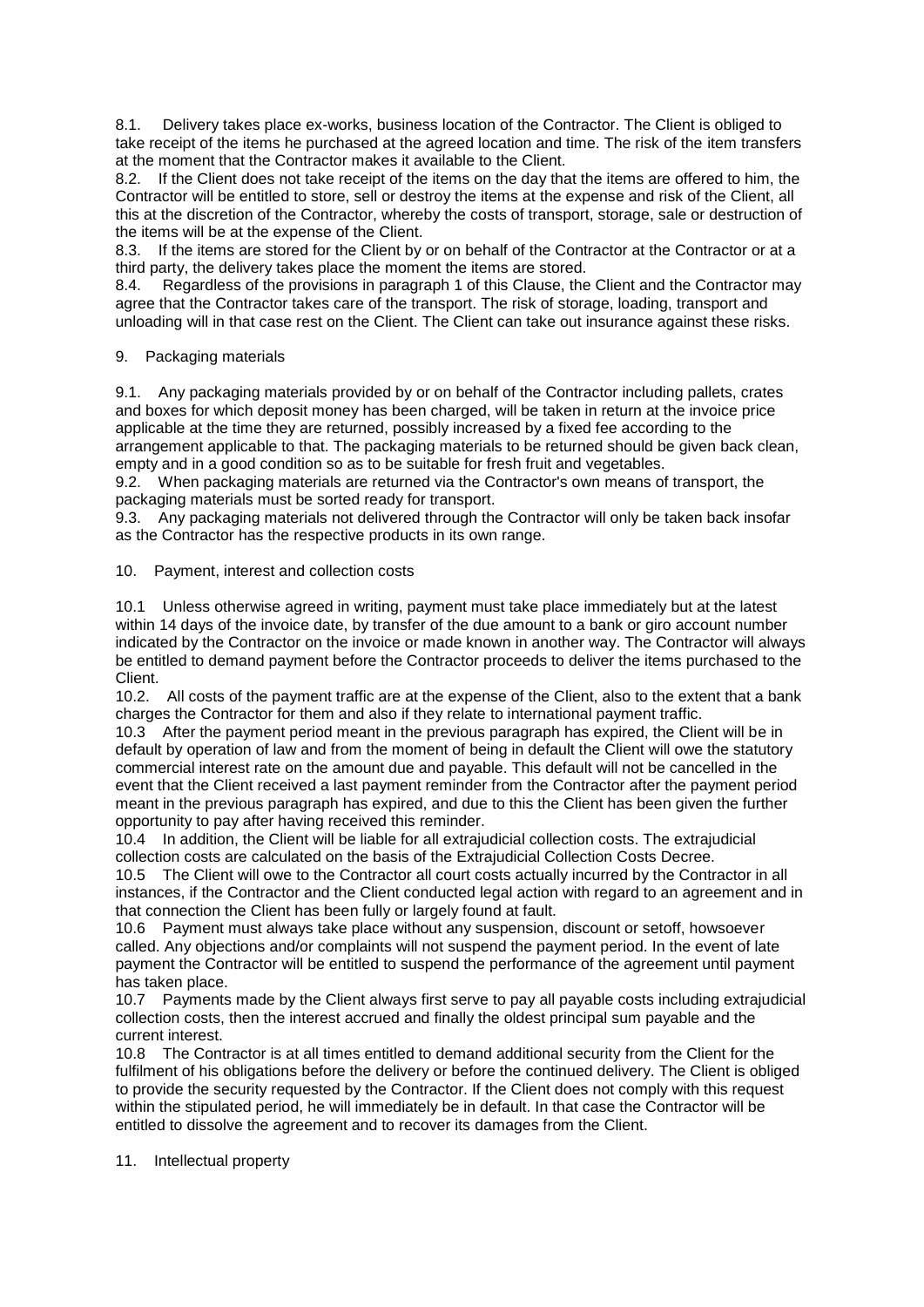11.1 All intellectual property of the services/items provided by the Contractor is and remains the Contractor's property, insofar as it does not accrue to the suppliers of the Contractor, and without the explicit written consent of the Contractor it shall not be used, reproduced, adjusted and/or put at the disposal of third parties in any way.

11.2 Without the consent of the Contractor the Client is forbidden in any way to reproduce, disclose, operate, use or display any material of the Contractor on which intellectual property rights rest.

11.3 The Client is obliged to inform the Contractor immediately of any claims by third parties on the intellectual property rights of the Contractor.

## 12. Retention of title

12.1 The items delivered by the Contractor remain the full and exclusive property of the Contractor until the Client has fully fulfilled all his obligations under and/or in connection with all agreements entered into with the Contractor.

12.2 With regard to the items delivered by the Contractor which are covered by the retention of title pursuant to paragraph 1, the Client is explicitly not allowed to resell these items to third parties other than in the course of the Client's normal business operations, or to make them available and/or to establish restricted rights on them.

12.3 If the Client does not fulfil his obligations or if there is reasonable fear that he will not fulfil them, the Contractor will be entitled at all times to remove the delivered goods to which the retention of title is attached as meant in paragraph 1 from the Client or from third parties holding the items for the Client or to have them removed. The Client is obliged to cooperate fully with this.

12.4 If any third parties want to establish or exercise any right on the items covered by the retention of title, the Client will be obliged to inform the Contractor of this immediately.

12.5 The Client undertakes to cooperate with all reasonable measures which the Contractor wants to take in order to protect its ownership right with regard to the delivered items.

13. Defects and period for complaints

13.1 The items delivered are deemed to comply with regard to the quantity, weight and requirements prescribed by public and/or private law with what has been agreed or prescribed, subject to evidence to the contrary to be provided by the Client.

13.2 The Client is obliged to check the items immediately after delivery (as described in Clause 8). Any shortages of or damage to the items which have been established on this inspection must be stated by the Client on the delivery note, unless otherwise agreed or made known by the Contractor, failing which the Client cannot invoke shortages or damage.

13.3 The Client must notify the Contractor in writing immediately after discovery of any shortcomings which he could not have established during the inspection as meant in the previous paragraph. In any event, he should have reported the shortcomings within 24 hours after the items have been made available or are deemed to have been made available to the Client. In the absence of written notification within due time the Client cannot invoke the shortcomings.

13.4 The Client is obliged to keep in possession the entire consignment of items delivered and enable the Contractor to inspect the items. The Client is at all times obliged to ensure the preservation of the items with due care.

13.5 Non-acceptance of items by the Client is not possible without the Contractor having been told of this. In the absence of this the items are considered to have been accepted. From the moment at which the items have been or are deemed to have been made available to the Client, they will be at the risk of the Client.

13.6 The notification of defects or shortages to the Contractor does not affect the obligation of the Client to payment and taking receipt of the items purchased.

13.7. The Client must have submitted in writing to the Contractor any complaints about the invoice amount within the payment period, on pain of all rights lapsing.

#### 14. Liability

14.1 The Contractor can only be liable for direct loss and then only to the extent that: (i) this loss is not the result of exceptional circumstances against the harmful consequences of which the Contractor did not have to take suitable measures in connection with the nature of the activities and it would be unreasonable to let the Contractor bear the loss and (ii) insofar as this loss has been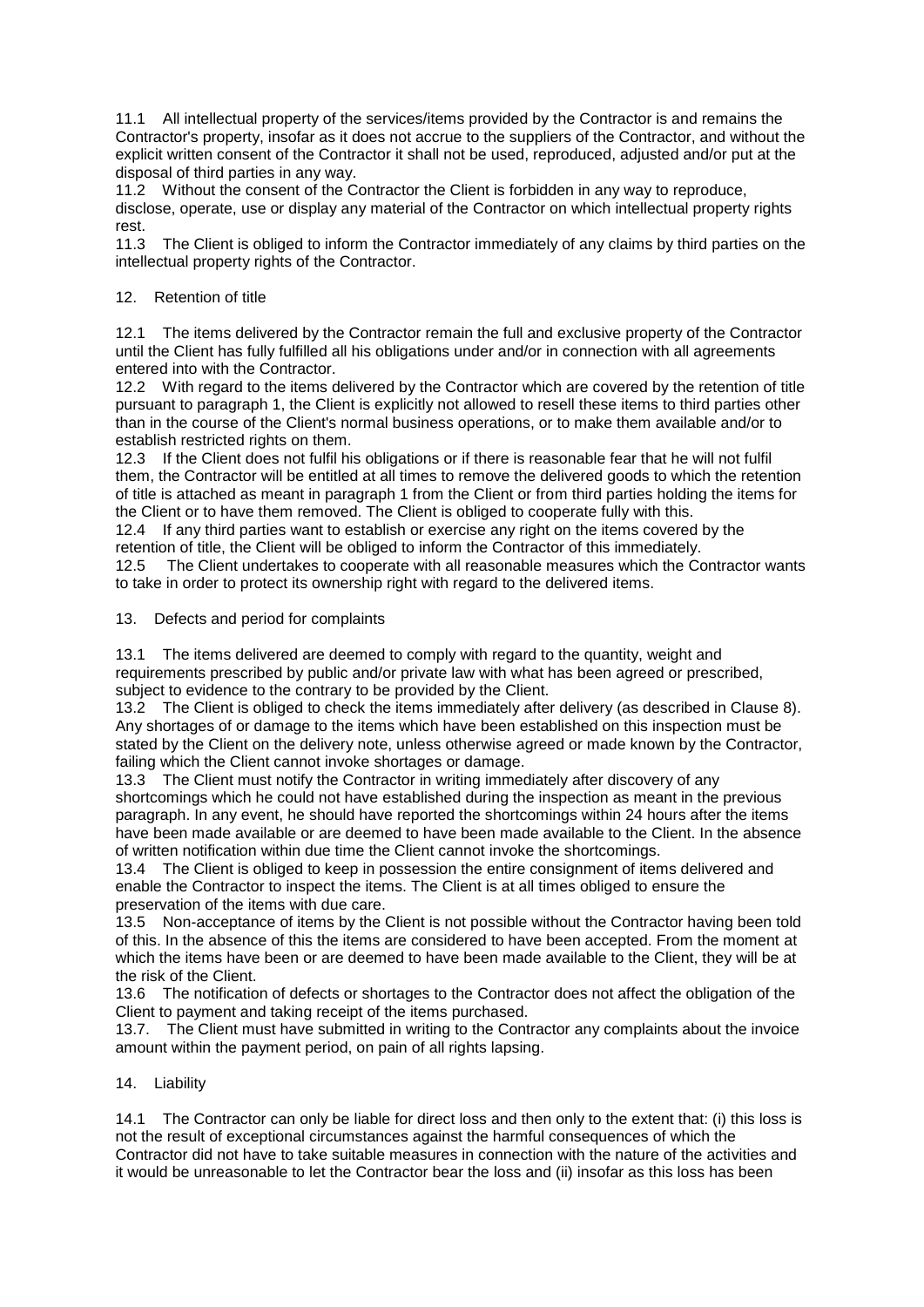inflicted by the activities carried out by the Contractor and is attributable to demonstrable negligence, carelessness or improper handling by the Contractor.

14.2. In all cases the Contractor will only be liable for the loss suffered by the Client if the Contractor failed attributably in fulfilling any obligation resting on it or has committed a wrongful act against the Client and to the extent that the Client proves that this loss is due to the intention or gross negligence of the Contractor.

14.3 If the Contractor must accept liability, the liability of the Contractor will be limited to the amount of the sum insured that will be paid in the respective case on account of insurance taken out by the Contractor (less the excess), on the understanding that liability of the Contractor for indirect loss, such as, but not limited to, immaterial loss, consequential loss, operational losses, lost profits and/or lost turnover, is excluded.

14.4 Notwithstanding the provisions set out in the previous paragraphs, the total liability of the Contractor shall never exceed the amount of the price of the respective

assignment for each damaging event, whereby a series of associated events are considered as one single event.

14.5. The Contractor is not liable for damage caused because or after the Client has worked or processed the items, has delivered them to third parties, or has had them worked or processed or had them delivered to third parties.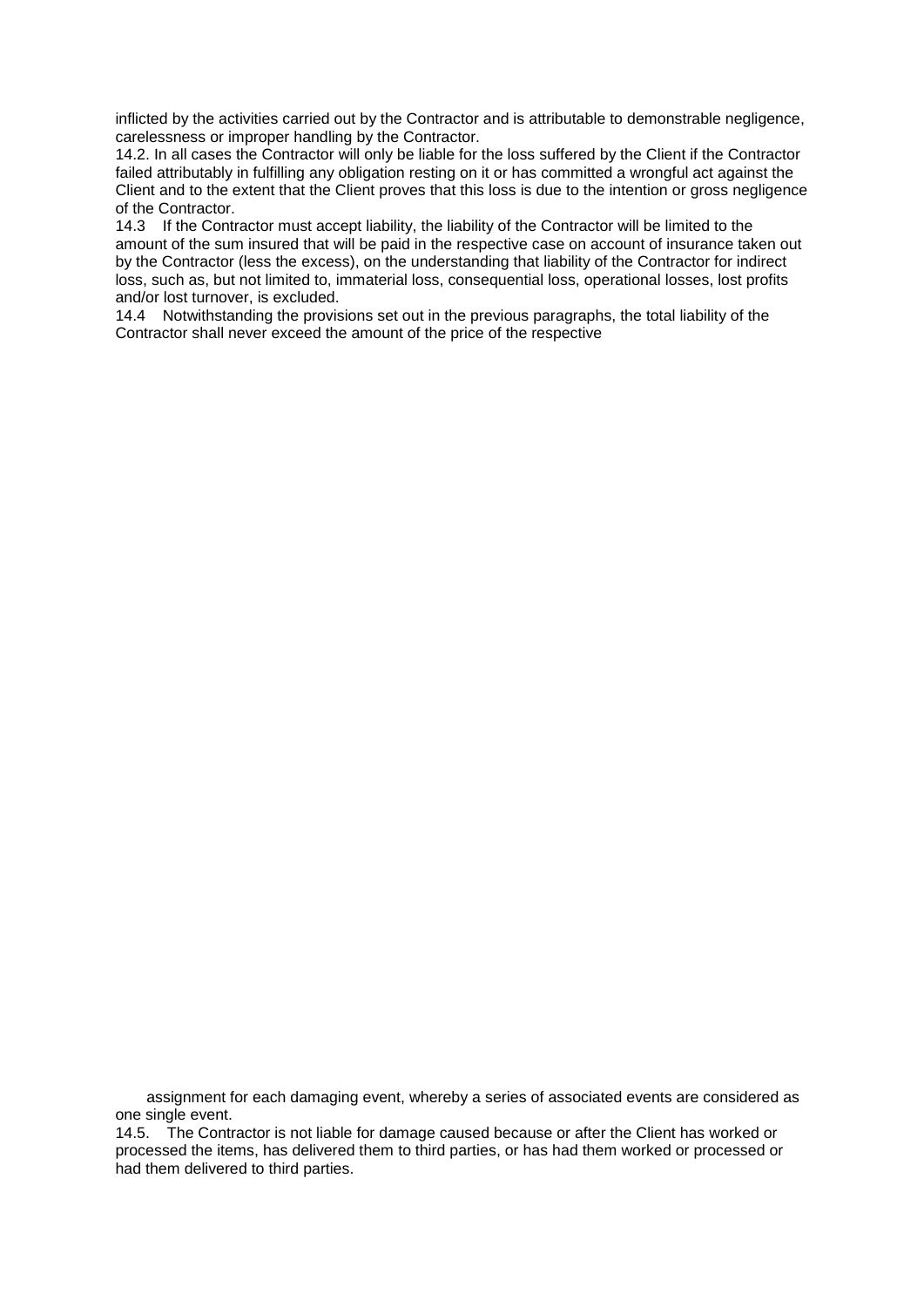14.6. The Contractor is not liable for damage caused by third parties whether or not engaged by it and/or due to late or incorrect delivery. The Contractor is not liable for damage caused by the intention or conscious recklessness of auxiliaries or non-management employees.

14.7. The Contractor is not liable if the damage is attributable to the intention, gross negligence or otherwise seriously blameworthy acts, or injudicious or improper use by or on behalf of the Client. 14.8 The Client indemnifies the Contractor, its employees and the auxiliaries engaged by the Contractor against all claims (for damages) by third parties arising from or associated in any way whatsoever with the sale or delivery of items by the Contractor to the Client, including claims based on (infringements of) intellectual property rights, such as plant breeder's rights, and liability arising from any defect in any item delivered.

14.9 The Contractor is not liable for loss including operational losses on the part of the Client and/or third parties due to the items being unavailable or not available within due time, unless in the event of intention or gross negligence. The Client shall indemnify the Contractor against any claims by third parties with regard to the said loss (or causes of damage).

14.10 The Client is liable for all losses of any nature whatsoever which are inflicted by him, his employees or auxiliaries engaged by him, on persons and/or goods situated at any business premises of the Contractor, regardless of whether the loss was foreseeable for the Client.

## 15. Force majeure

15.1 The term force majeure means all those circumstances and/or situations in which the fulfilment of the obligation is temporarily or permanently impossible and/or unreasonably onerous for the Contractor. This includes for instance: floods, storms above force ten, earthquakes as well as work strikes by the employees of the Contractor, blockades, non-performance by any suppliers or subcontractors of the Contractor, government measures rendering the performance temporarily or permanently impossible and any circumstance beyond the control of the Contractor by which performance of the agreement cannot reasonably be required of the Contractor.

15.2 During the force majeure situation the delivery and other obligations of the Contractor will be suspended. If due to force majeure the period, during which fulfilment of the obligations by the Contractor is impossible, lasts longer than four weeks, both parties will be entitled to dissolve the agreement without there being any obligation to pay compensation in that case.

15.3 If on the occurrence of a force majeure situation, the Contractor has already partly performed its obligations or can only partly fulfil its obligations, it will be entitled to invoice separately the part already delivered or available for delivery and the Client will be obliged to pay this invoice as if it related to a separate agreement, provided the part already delivered or available for delivery has an independent value.

16. Special cases of a claim becoming due and payable / termination

16.1 All claims on the Client are immediately due and payable and the Contractor will be entitled but not obliged to suspend, dissolve and/or terminate any agreements with the Client by giving notice with immediate effect, without the Client having any right to compensation, if:

the Client is declared bankrupt, applies for a moratorium, an application has been lodged for him to be placed under guardianship, when any items of the Client are seized and on the death of the Client, or on liquidation or dissolution of the business of the Client or if the statutory debt rescheduling scheme is declared applicable;

- the Contractor's items under retention of title are destroyed or become damaged after delivery, or the Contractor loses its ownership right to the items due to specification, accession, confusion of property or otherwise;

the Contractor asked the Client on entering into the agreement to furnish security for the performance and this security has not been forthcoming.

## 17. Secrecy

17.1 Both parties are obliged to observe secrecy concerning all confidential information that they receive from each other or from other sources within the scope of their agreement. Information will be deemed to be confidential if it has been specified as such by the other party or if such is evident from the nature of the information.

17.2 The Client is not entitled to assign his rights or obligations pursuant to any agreement with the